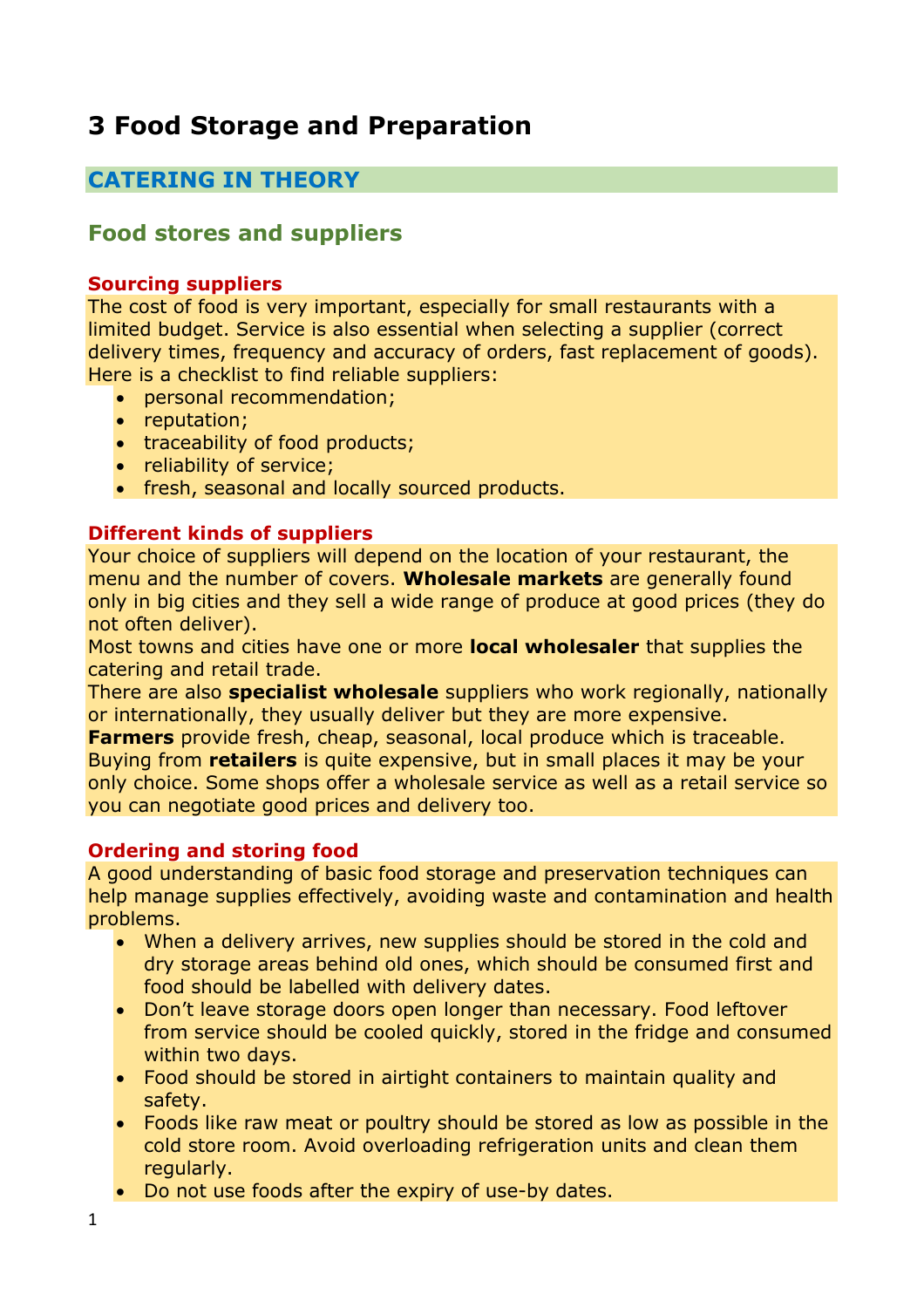# **Food preparation and ingredients**

#### **Pulses**

Pulses are popular all over the world as they are versatile, nutritious and easy to prepare and preserve.

- **Chickpeas**: nutty and crunchy taste, are great in stews, soups or curries.
- **Haricots**: mild flavour, used in salads, soups, etc.
- **Borlotti**: sweet-flavoured, used in Italian cooking in stews, with pasta or in salads.
- **Pinto beans**: earthy flavour, floury texture, are the key ingredient of Mexican chilly.
- **Broad beans**: buttery texture, bitter flavour, can be cooked or raw in seasonal salads or soups.
- **Lentils**: peppery taste, used in salads, stews, curries, etc.
- **Peas**: can be eaten cooked or raw in salads, soups, with rice or pasta, etc.
- **Split peas**: dried peas served as soups or curries.
- **Soya beans**: mild, sweet and nutty flavour, firm and crisp texture, used in soups or salads or made into soya milk, soybean oil, tofu or soya sauce.

## **Cereals**

- **Wheat**: used worldwide to make flour for bread and pasta.
- **Spelt**: ancient grain for gluten-intolerant people.
- **Oats**: commonly eaten for breakfast, can also be boiled and made into semolina.
- **Buckwheat**: type of cereal used in Eastern Europe and Italian cooking.
- **Maize**: the main ingredient of polenta and cornflour, also eaten as sweetcorn or as popcorn.
- **Millet**: alternative to rice, should be toasted before boiling and can also be made into pasta.
- **Barley**: used in breads, breakfast cereals, puddings, porridges, stews and soups, as well as for flavouring beer or soft drinks.
- **Quinoa**: higher in protein but much cheaper than rice.
- **Rice**: over 100 varieties which come in three main colours: white, brown and red. Categorised in three main types: long, medium or short grain.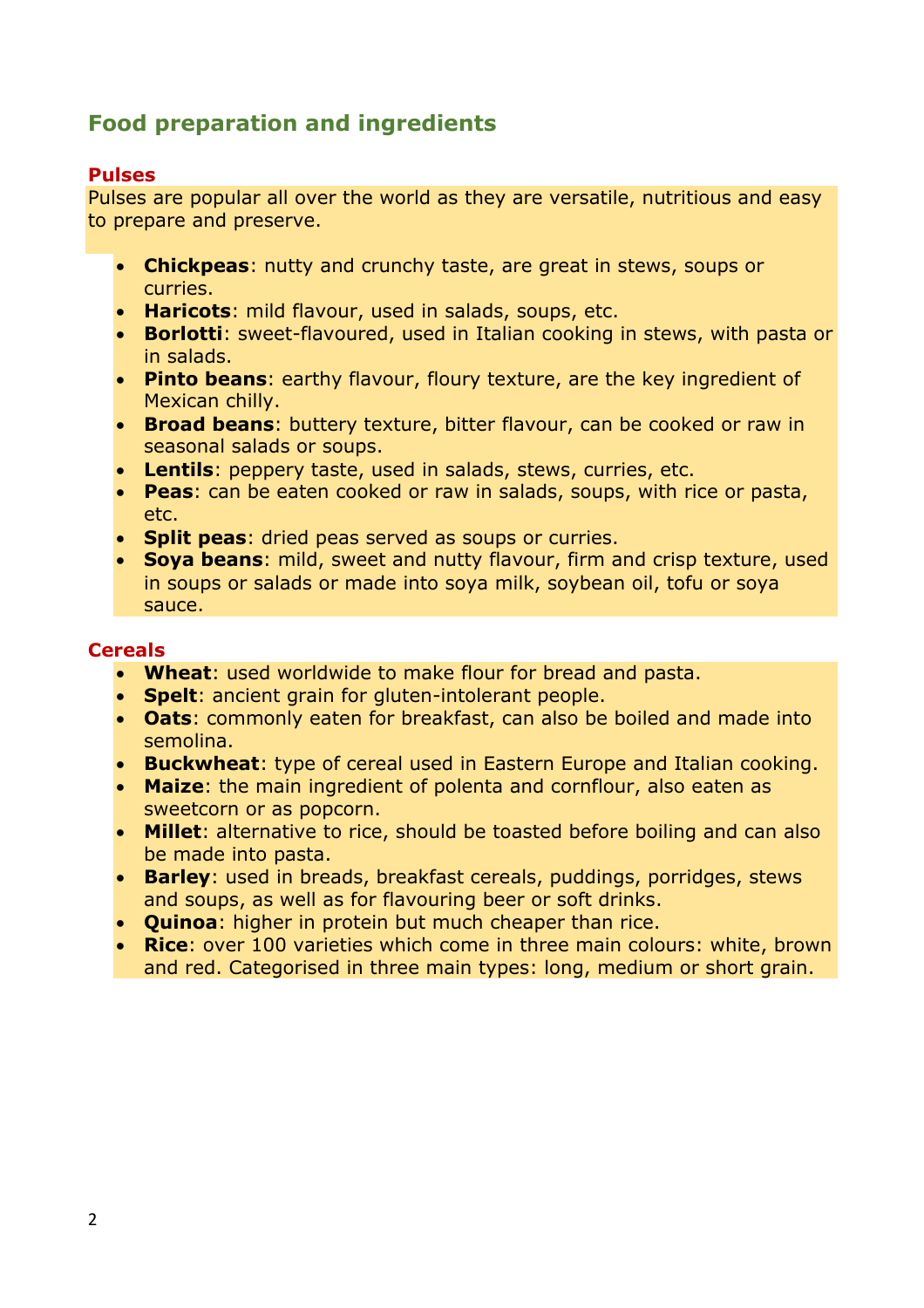## **Fats**

We use fats to cook and season food.

- **Milk-derived fats**: butter, margarine and "non-dairy spreads".
- **Vegetable-derived butter**: cocoa butter, peanut butter, coconut and almond butter.
- **Animal fats**: lard, poultry fat, beef dripping, suet.
- **Olive-derived fats**: extra virgin oil, olive oil.
- **Seed oils**: sunflower oil, grape seed oil, peanut oil, soy oil, sesame oil, corn oil.

## **Fruit and vegetables**

Fruit and vegetables require proper handling, preparation and storage to benefit from their many nutrients.

- Wash hands and nails
- Prepare the work station and tools
- Wash to remove bacteria, pesticides or insects
- Cover with a clean and damp cloth
- Store in the fridge
- Cut produce

#### **Meat**

We generally divide meat into two groups: red meat, which is red before and dark after you cook it and white meat, which keeps its light colour after you cook it.

| • Lamb (young sheep, tender<br>meat)                                 | • pork (tasty and versatile meat)                     |
|----------------------------------------------------------------------|-------------------------------------------------------|
| • kid (young goat, pinkish red,<br>lean meat)                        | • beef (versatile meat derived<br>from cows)          |
| • mutton (sheep's and goat's<br>meat, less tender but tasty<br>meat) | • veal (tender and sweet meat<br>derived from calves) |
| horse and donkey meat<br>$\bullet$<br>(tender and sweet meat)        | • venison (game meat from<br>deer)                    |
| rabbit (dark, tasty game meat)                                       | wild boar (game meat)                                 |

## **Poultry**

Poultry is birds such as chickens used for meat or eggs.

| • Chicken (firm, tasty, delicate<br>meat) | • turkey (versatile meat)        |  |
|-------------------------------------------|----------------------------------|--|
| • goose (tasty and tender meat)           | <b>pheasant</b> (quite dry meat) |  |
| • duck (quite fatty meat)                 | • guinea fowl (lean and healthy  |  |
|                                           | meat)                            |  |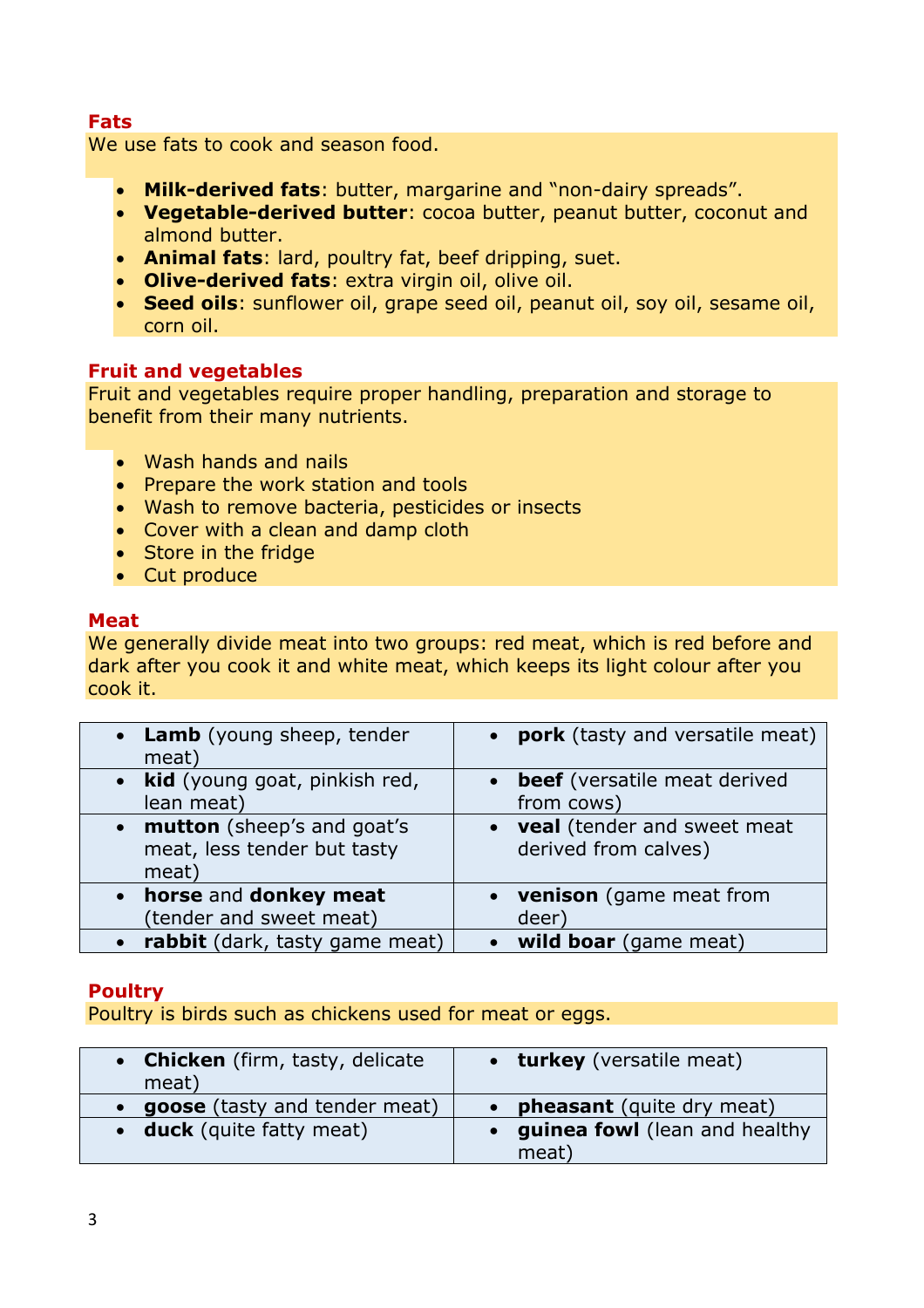## **Eggs**

The most popular choice for egg consumption is chicken. You should store eggs refrigerated at 4°C or below. Keep eggs in their cartons to stop them absorbing smells and liquids. You can also store leftover egg **whites** and **yolks** for one year in a freezer.

#### **Fish**

There are three types of fish we can buy and consume:

- **white fish**: has white, flaky flesh, whose main concentration of oils is in the liver. Naturally low in fat, very healthy, species include cod, red snapper, grey mullet, sea bass, sea bream and red mullet
- **oily fish**: has oil distributed through its body, essential part of a healthy diet because of the Omega-3 oils. Oil-rich species include mackerel, tuna, anchovies, sardines, salmon and trout
- **shellfish**: has a skeleton which forms a protective covering or shell. Divided into crustaceans like crab or prawns and molluscs, like mussels and oysters. They contain cholesterol, but are low in saturated fat and calories, high in protein, Omega-3 fatty acids and minerals.

#### **Herbs, spices and condiments**

**Herbs** are used to season dishes and come from the oil-rich leaves of plants. **Spices** come from plants' bark, fruit, roots or seeds and add colour and flavour.

| <b>Herbs</b>                                                                                                 | <b>Spices</b>                                                                                                                                                                     | <b>Condiments</b> |
|--------------------------------------------------------------------------------------------------------------|-----------------------------------------------------------------------------------------------------------------------------------------------------------------------------------|-------------------|
| parsley, thyme,<br>chives, coriander,<br>basil, tarragon,<br>mint, rosemary,<br>sage, lemongrass,<br>oregano | chillies, paprika,<br>mustard seed,<br>turmeric,<br>fenugreek,<br>saffron, ginger,<br>cumin, caraway,<br>fennel, star anise,<br>vanilla, cinnamon,<br>cardamom,<br>nutmeg, cloves | salt, pepper      |